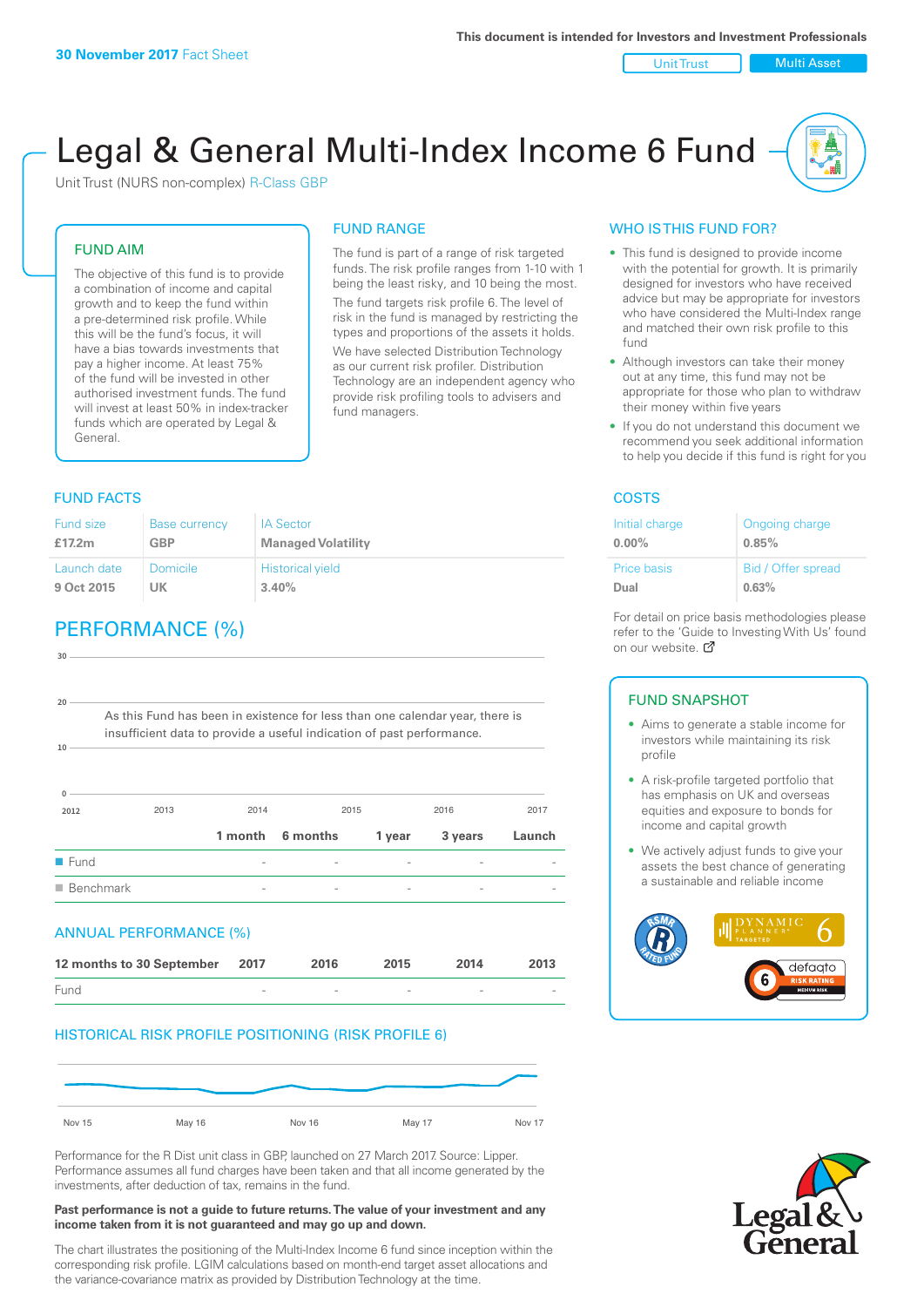### Legal & General Multi-Index Income 6 Fund

Unit Trust (NURS non-complex) R-Class GBP

### PORTFOLIO BREAKDOWN

All data source LGIM unless otherwise stated. Totals may not sum due to rounding.





#### FUND MANAGERS

The fund managers have responsibility for managing the multi-index fund range. They are part of the Multi-Asset Funds (MAF) team in LGIM. This team focuses on designing and managing multi-asset funds that are tailored to match the specific objectives of various client types. The team sits within a wider Asset Allocation team which combines both depth of experience with a broad range of expertise from different fields, including fund management, investment consulting and risk management roles.

### TOP 10 HOLDINGS (%)

| <b>L&amp;G UK Index Trust</b>                                    | 9.6 |
|------------------------------------------------------------------|-----|
| L&G Emerging Markets Government Bond (Local Currency) Index Fund | 7.8 |
| L&G Emerging Markets Government Bond (US\$) Index Fund           | 7.7 |
| iShares UK Dividend UCITS ETF                                    | 7.2 |
| <b>L&amp;G US Index Trust</b>                                    | 6.9 |
| L&G High Income Trust                                            | 6.4 |
| <b>L&amp;G Pacific Index Trust</b>                               | 6.2 |
| L&G European Index Trust                                         | 5.9 |
| <b>LGIM Global Corporate Bond Fund</b>                           | 5.0 |
| <b>LGIM Sterling Liquidity Fund Class 1</b>                      | 4.6 |